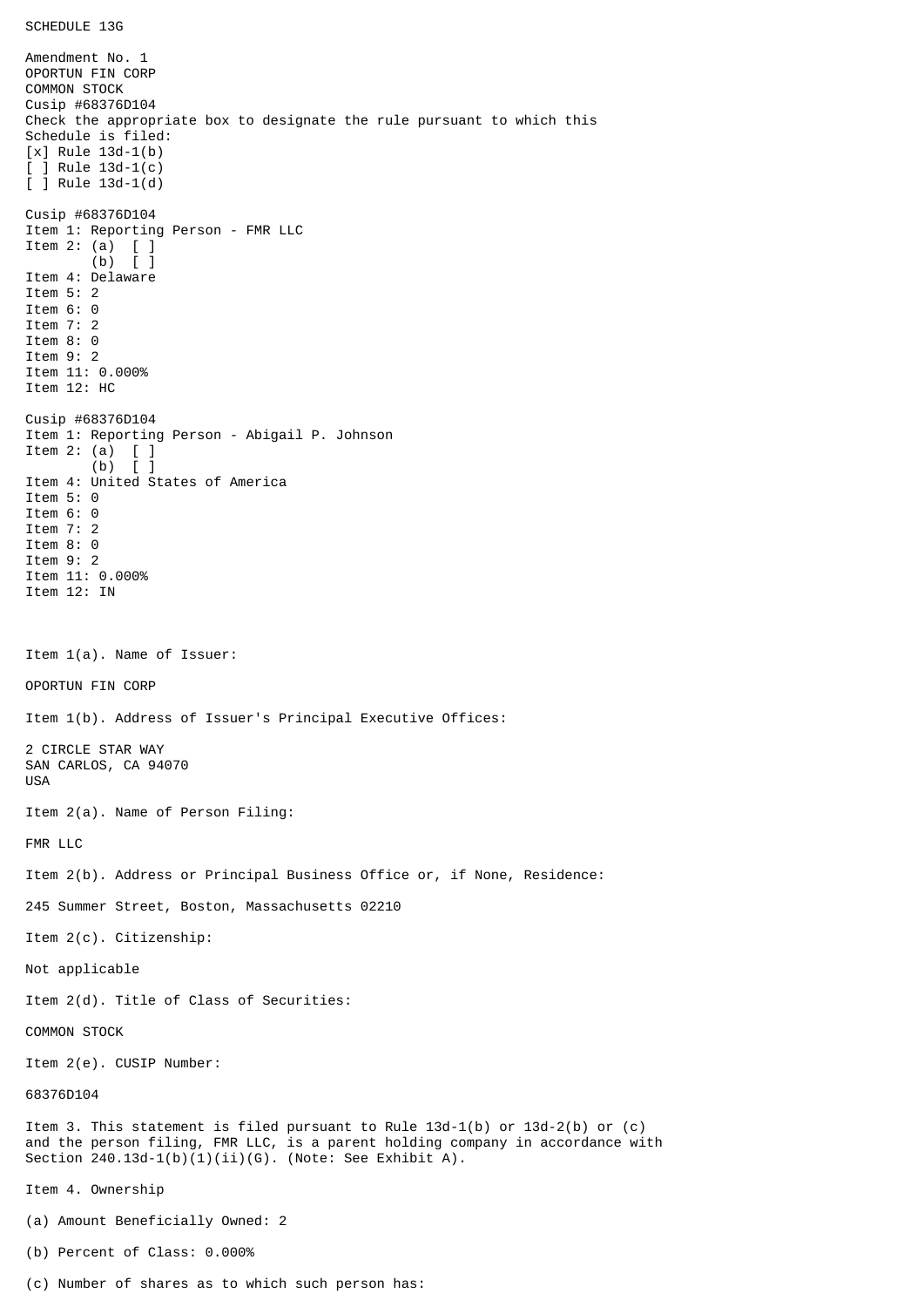- (i) sole power to vote or to direct the vote: 2
- (ii) shared power to vote or to direct the vote: 0
- (iii) sole power to dispose or to direct the disposition of: 2
- (iv) shared power to dispose or to direct the disposition of: 0

Item 5. Ownership of Five Percent or Less of a Class.

If this statement is being filed to report the fact that as of the date hereof, the reporting person has ceased to be the beneficial owner of any of the class of securities, check the following (X).

Item 6. Ownership of More than Five Percent on Behalf of Another Person.

One or more other persons are known to have the right to receive or the power to direct the receipt of dividends from, or the proceeds from the sale of, the COMMON STOCK of OPORTUN FIN CORP. No one other person's interest in the COMMON STOCK of OPORTUN FIN CORP is more than five percent of the total outstanding COMMON STOCK.

Item 7. Identification and Classification of the Subsidiary Which Acquired the Security Being Reported on By the Parent Holding Company.

See attached Exhibit A.

Item 8. Identification and Classification of Members of the Group.

Not applicable.

Item 9. Notice of Dissolution of Group.

Not applicable.

Item 10. Certifications.

By signing below I certify that, to the best of my knowledge and belief, the securities referred to above were acquired and are held in the ordinary course of business and were not acquired and are not held for the purpose of or with the effect of changing or influencing the control of the issuer of the securities and were not acquired and are not held in connection with or as a participant in any transaction having that purpose or effect.

## Signature

After reasonable inquiry and to the best of my knowledge and belief, I certify that the information set forth in this statement is true, complete and correct.

June 9, 2020 Date

/s/ Kevin M. Meagher Signature

Kevin M. Meagher Duly authorized under Power of Attorney effective as of September 28, 2018, by and on behalf of FMR LLC and its direct and indirect subsidiaries\*

\* This power of attorney is incorporated herein by reference to Exhibit 24 to the Schedule 13G filed by FMR LLC on October 9, 2018, accession number: 0000315066-18-002414.

Exhibit A

Pursuant to the instructions in Item 7 of Schedule 13G, the following table lists the identity and Item 3 classification, if applicable, of each relevant entity that beneficially owns shares of the security class being reported on this Schedule 13G.

Entity ITEM 3 Classification

Fidelity Management & Research Company LLC IA